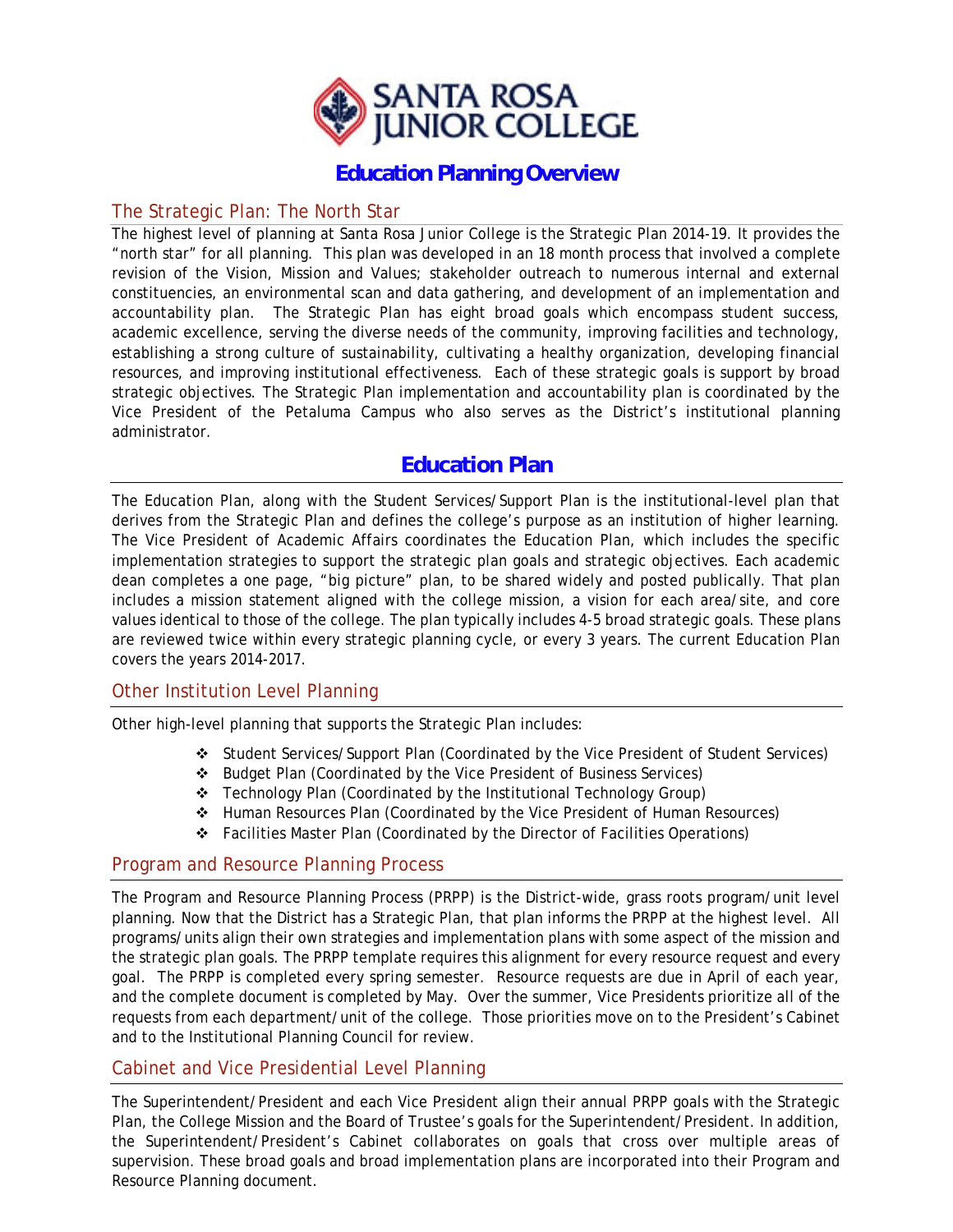### **Table of Contents Education Plan**

- [Active Older Adults Program/Seniors Program](#page-2-0)
- [Agriculture/Natural Resources and Culinary Arts](#page-3-0)
- [Arts and Humanities](#page-4-0)
- Behavioral and Social Sciences
- Business and Professional Studies
- [Career and Technical Education and Economic Development](#page-7-0)
- [Child Development and Teacher Education](#page-8-0)
- [Curriculum Office and Scheduling Office](#page-9-0)
- Dean of Curriculum and Educational Support Services
- Distance Education
- [ESL ABE Adult Education](#page-12-0)
- Health Sciences Department
- Kinesiology, Athletics and Dance (KAD) Department
- [Language Arts and Academic Foundations](#page-15-0)
- Learning Resources and Educational Technology
- [Liberal Arts and Sciences](#page-17-0)
- Public Safety Training Center
- Science, Technology, Engineering and Mathematics
- Strategic Program Development
- Study Abroad Program
- [Work Experience, Internships, Community Involvement, Apprenticeships](#page-22-0)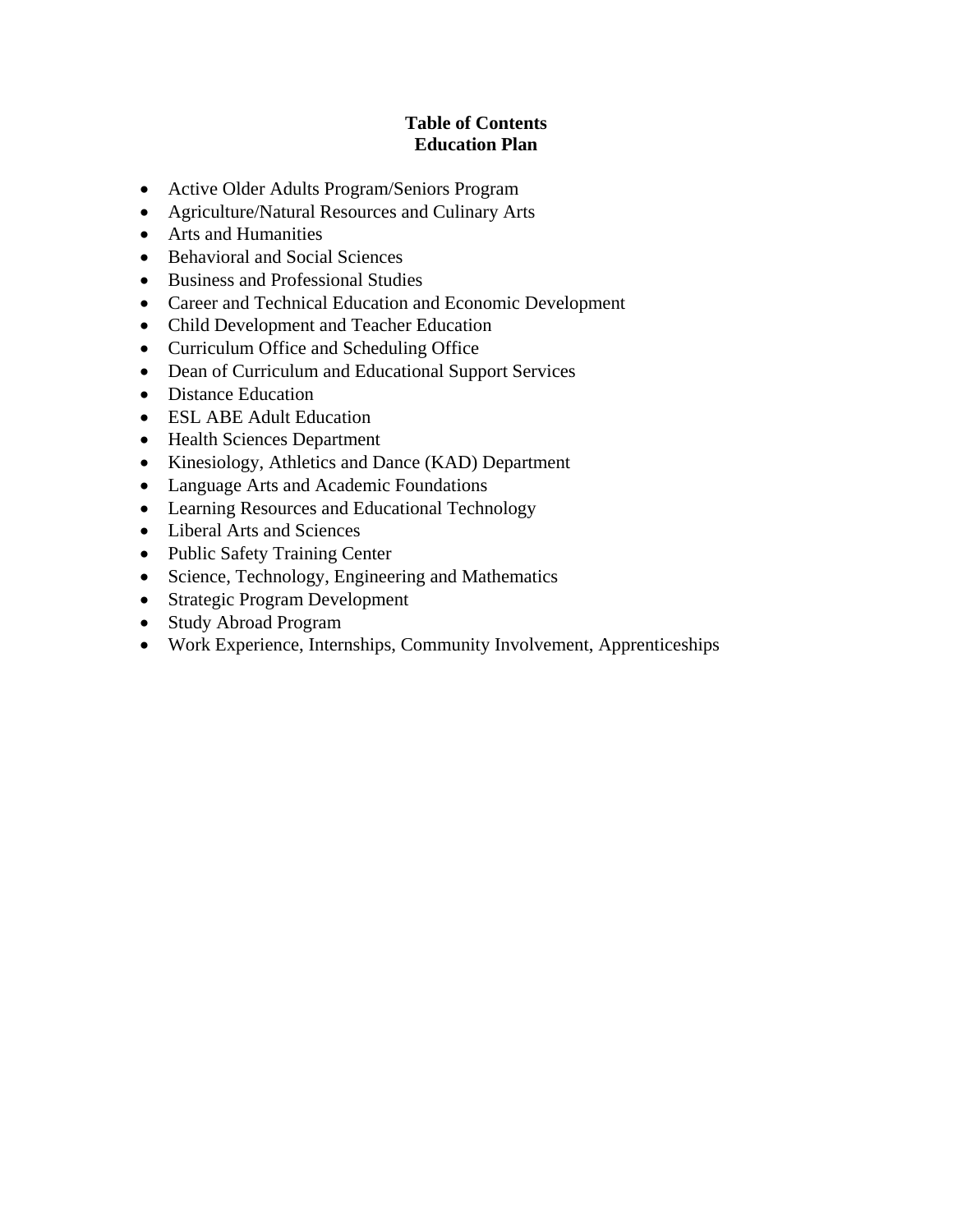## <span id="page-2-0"></span>Active Older Adults Program **(Seniors Program)**

2014-2017



 **mission is… to provide active older adults withlifelong learning opportunities as well as increase their physical well‐being.**

### **Our vision is… to offer <sup>a</sup> variety of classes that will benefit this part of our community to experience…**

- **1. Personal growth and development**
- **2. Creative stimulation through the arts**
- **3. Group discussion and interaction**
- **4. Physical well‐being**

**High**es

### **Our core values are...**

- **Learning**
- $\frac{1}{2}$ **Academic Excellence**
- **Sustainability**
- **Diversity**
- **Community**
- 鼞 **Beauty**
- 鼞 **Compassion**

**Innovation**

# strategic goals

**Increasing the number of qualified instructors to teach in this program.**

**Diversify the types of classes offered to include subjects such as financial awareness for seniors or wellness strategies for the active older adult. 2** 

**Restore classes offered at the City of Santa Rosa senior centers.**

**Increase the number of classes offered during the spring 2015 semester by 5%. Increase by another 10% by spring 2017.**

**4** 

**3**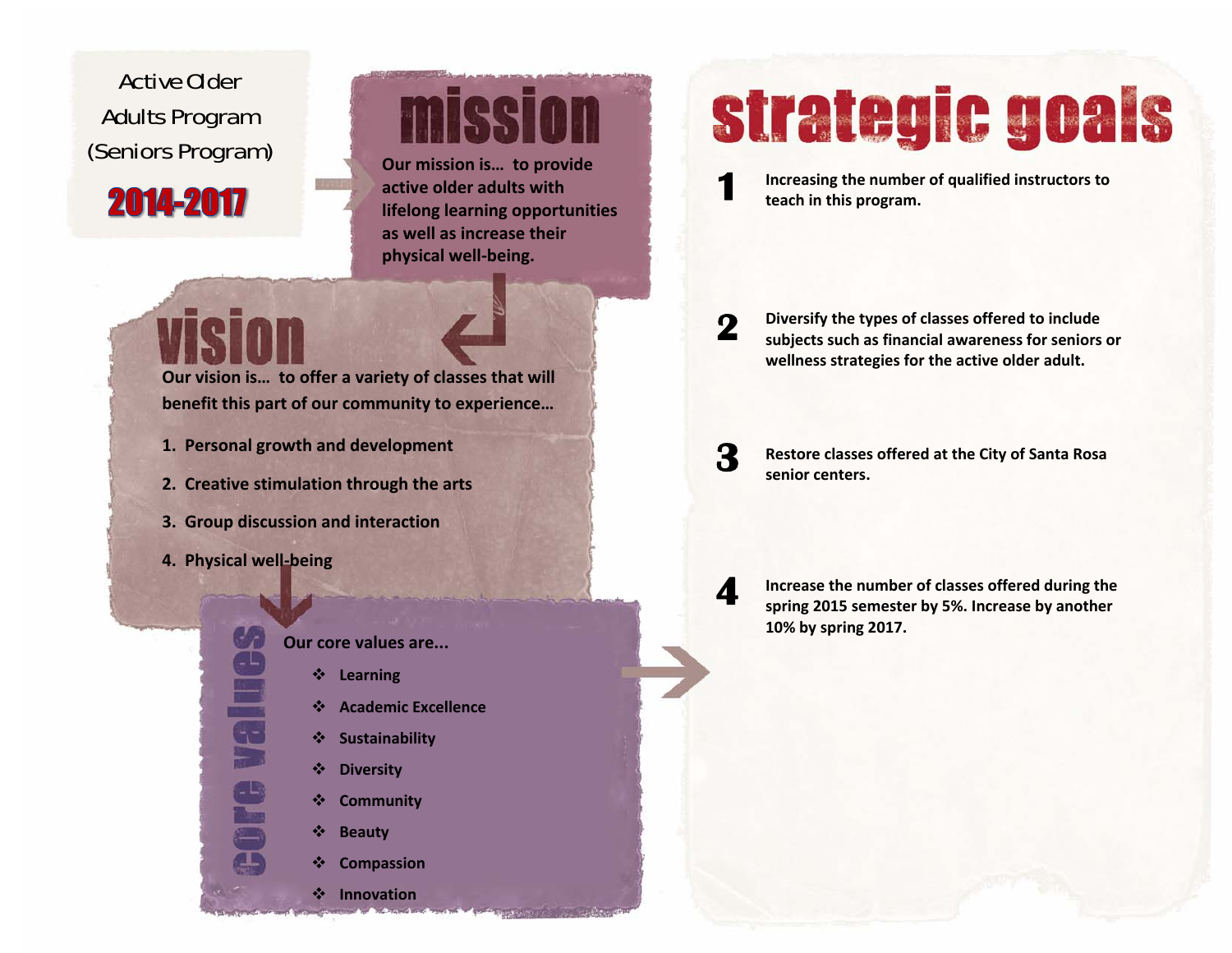## <span id="page-3-0"></span>Agriculture/Natural Resources & Culinary Arts **Our mission is to increase the** 2014-2017

# missian

**knowledge, improve the skills, and prepare future leaders in agriculture, natural resources and culinary arts to serve the diverse needs of the society.**

**Our vision is…**

**SRJC's Agriculture, Natural Resources and Culinary programs serve as world‐class leaders in the disciplines it serves and be recognized as centers of excellence that engages the whole person in providing an inclusive, diverse and sustainable learning community.**



**Our core values are...**

- ❖ **Learning**
- ❖ **Academic Excellence**
- ❖ **Sustainability**
- ❖ **Diversity**
- ❖ **Community**
- ❖ **Beauty**

❖

❖ **Compassion**

**Innovation**

# strategic goals

**Support student success 1** 

> **Increase recruitment, retention and success by energizing outreach, expanding counseling and enhancing career and transfer opportunities.**

**Doing what matters for jobs and the economy 2** 

> **Provide education and training in areas that are relevant and meet the industry's current and future needs for workforce in agriculture, natural resources and culinary arts.**

**Promote sustainability and environmental stewardship**

**Incorporate economic, environmental and social sustainability across the curriculum and in operations at Shone Farm and Culinary Café.**

**Diversify revenue sources to support the core mission. 4** 

- . **Pursue alternate funding streams including grants partnerships, and private donor support.**
- . **Improve efficiency of operation and increase revenue from Shone Farm and Culinary Cafe**
- **Improve Facilities and Technology**

**3** 

**5** 

**Incorporate best practices and innovations for facilities and stay current with state‐of‐the‐art technologies to provide <sup>a</sup> world‐class education and training to our students.**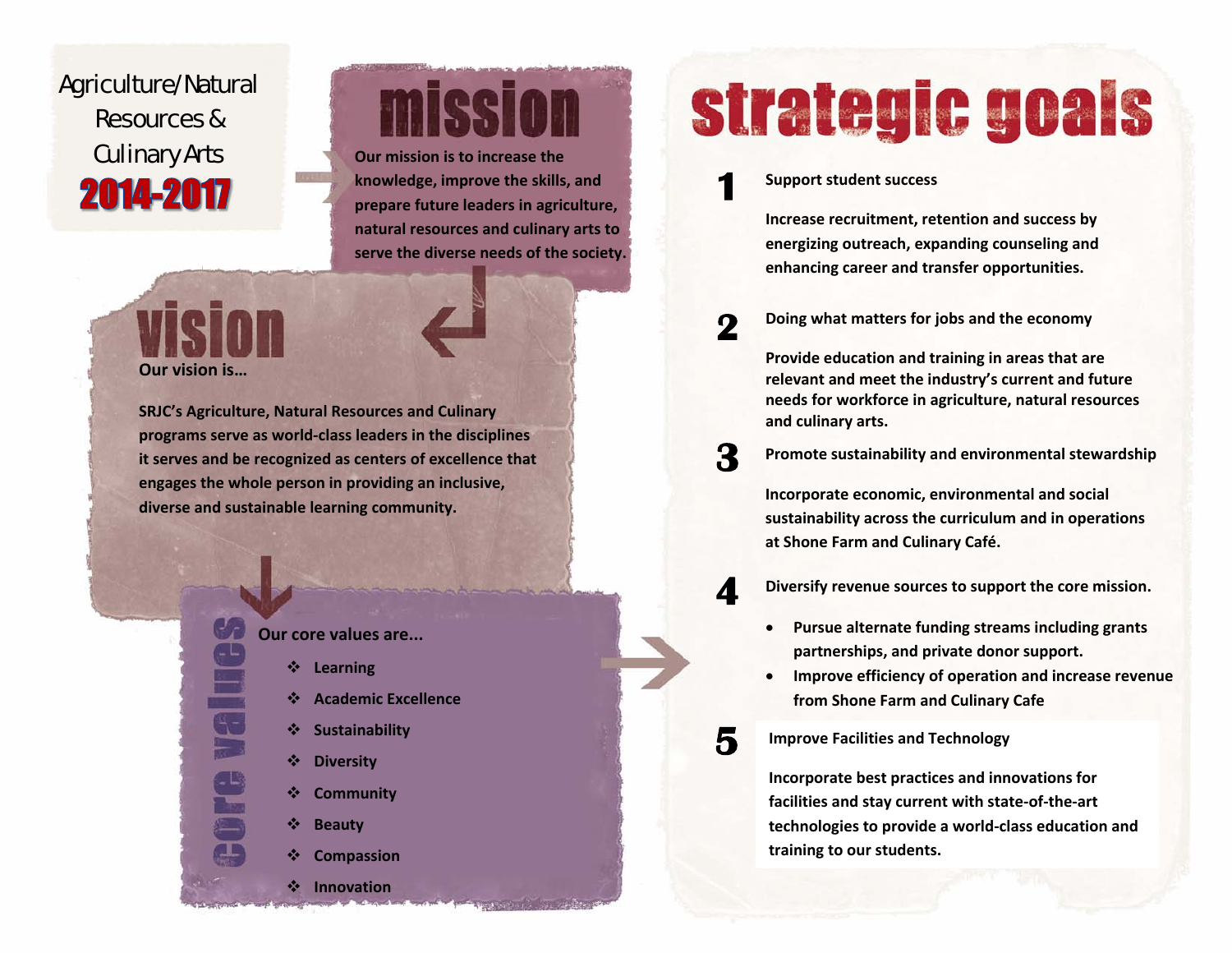<span id="page-4-0"></span>Arts and **Humanities** 

2014-17

# vision

**Our vision is…**

- **1. To provide world‐class education in the creative arts and humanities, honoring the past but looking toward the future.**
- **2. To be student‐centric at all times**
- **3. To create <sup>a</sup> technologically up‐to‐date, challenging yet supportive learning environment with relevant educational content**

**Learning**

**Diversity**

**Beauty**

**Community**

**Compassion**

**Innovation**

**Sustainability**

**Academic Excellence**

## **Our core values are...** ❖  $\frac{1}{2}$ ❖  $\frac{1}{2}$ ❖ ❖ ❖ ❖

**The Arts and Humanities cluster at Santa Rosa Junior College is strongly committed to student learning and success. Many of the courses serve as the foundation for General Education at SRJC and promote creativity, intellectual curiosity, critical analysis and ethical development. The cluster has a strong commitment to serving the needs of our diverse community.**

CC

# strategic goals

- **Support & promote teaching excellence in the creative arts and humanities by providing for faculty and staff cutting‐edge information via workshops, conferences, special events and visiting scholars. 1**
- **Engage students & spark intellectual curiosity in learner‐centered environments by incorporating <sup>a</sup> variety of teaching methodologies, including team ‐ based learning, relevant real‐world assignments, and creating effective, student‐focused learning paths. 2**
- **Increase effective outreach in our diverse local community in order to increase student enrollment, retention, completion and promote faculty/student excellence. Increase collaboration within the clusters to benefit student learning experiences (Arts & Science, Arts & Business, Science & Religion, etc.) 3** 
	- **Diversify revenue sources to support our core mission by pursuing grants, partnerships and private donor support. Encourage and assist creative entrepreneurial efforts that benefit faculty, staff and/or students.**

**4** 

**5** 

**Increase the cluster's global focus. Work on developing international partnerships, student exchanges and facilitate the development of short ‐ term faculty exchanges.**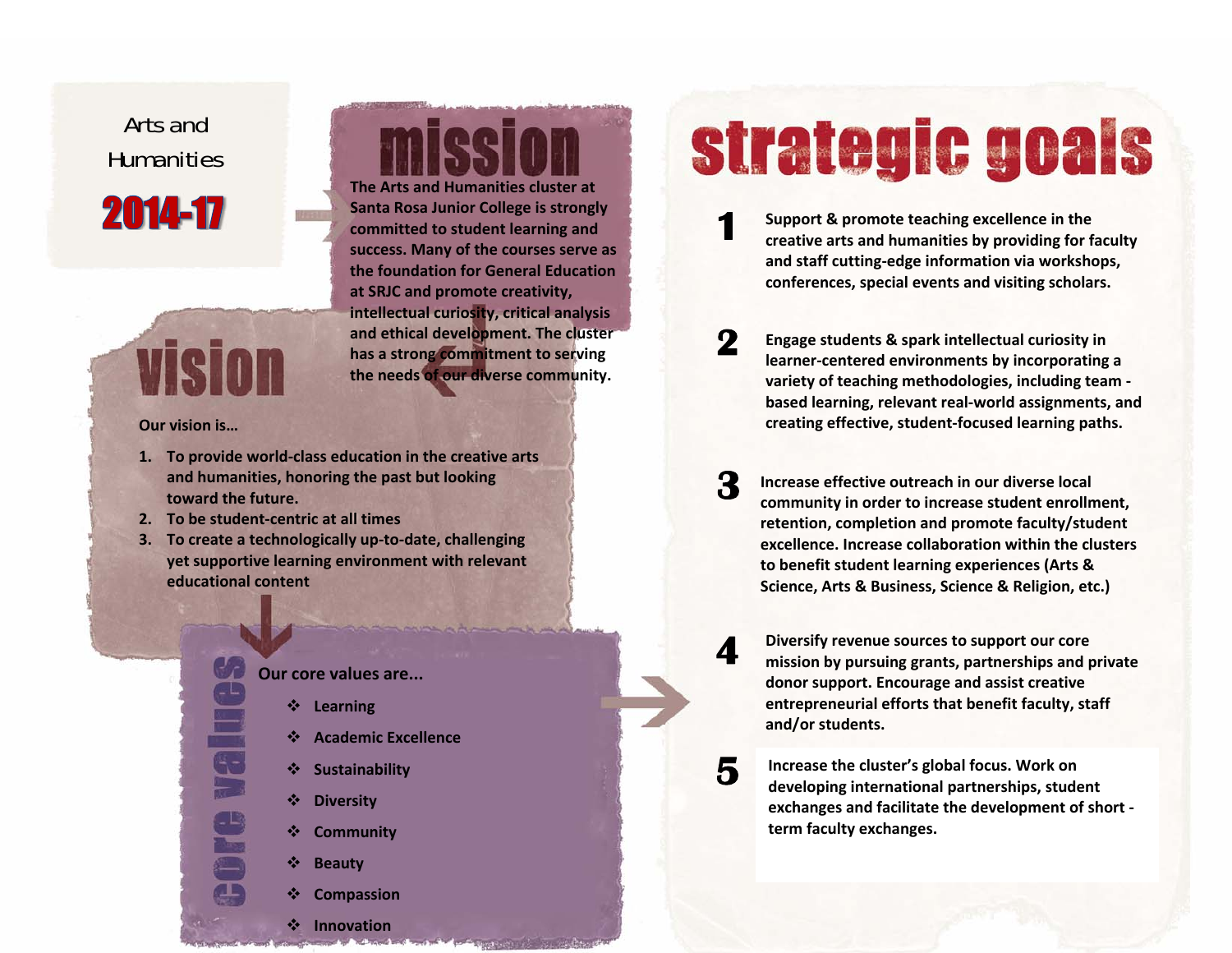### <span id="page-5-0"></span>Behavioral & Social

**Sciences** 

## 2014-2017



**To provide students with the highest quality educational foundation in the Behavior and Social Sciences.**



Bellies

e<br>S

**1. To build <sup>a</sup> diverse, engaging pathway for students to transfer or complete an AA degree.**

**2. To provide educational opportunities addressing our changing student demographic.**

**3. Create learning opportunities for student success.**

**Our core values are...**

- ❖ **Learning**
- ❖ **Academic Excellence**
- ❖ **Sustainability**
- ❖ **Diversity**
- $\frac{1}{2}$ **Community**
- $\frac{1}{2}$ **Beauty**
- $\frac{1}{2}$ **Compassion**
- **Innovation**

# strategic goals

**Support & promote teaching excellence in Behavioral and Social Sciences providing students with excellent and innovative instruction and support services.**

**Engage students & spark intellectual curiosity in learner‐centered environments building on the strengths and culture of our diverse college community. 2** 

**Identify the educational needs of our changing demographics and develop appropriate and innovative programs to create student success. 3** 

**4** 

**1** 

**Identify & implement responsive instructional practices that increase the learning & success of our diverse student population.**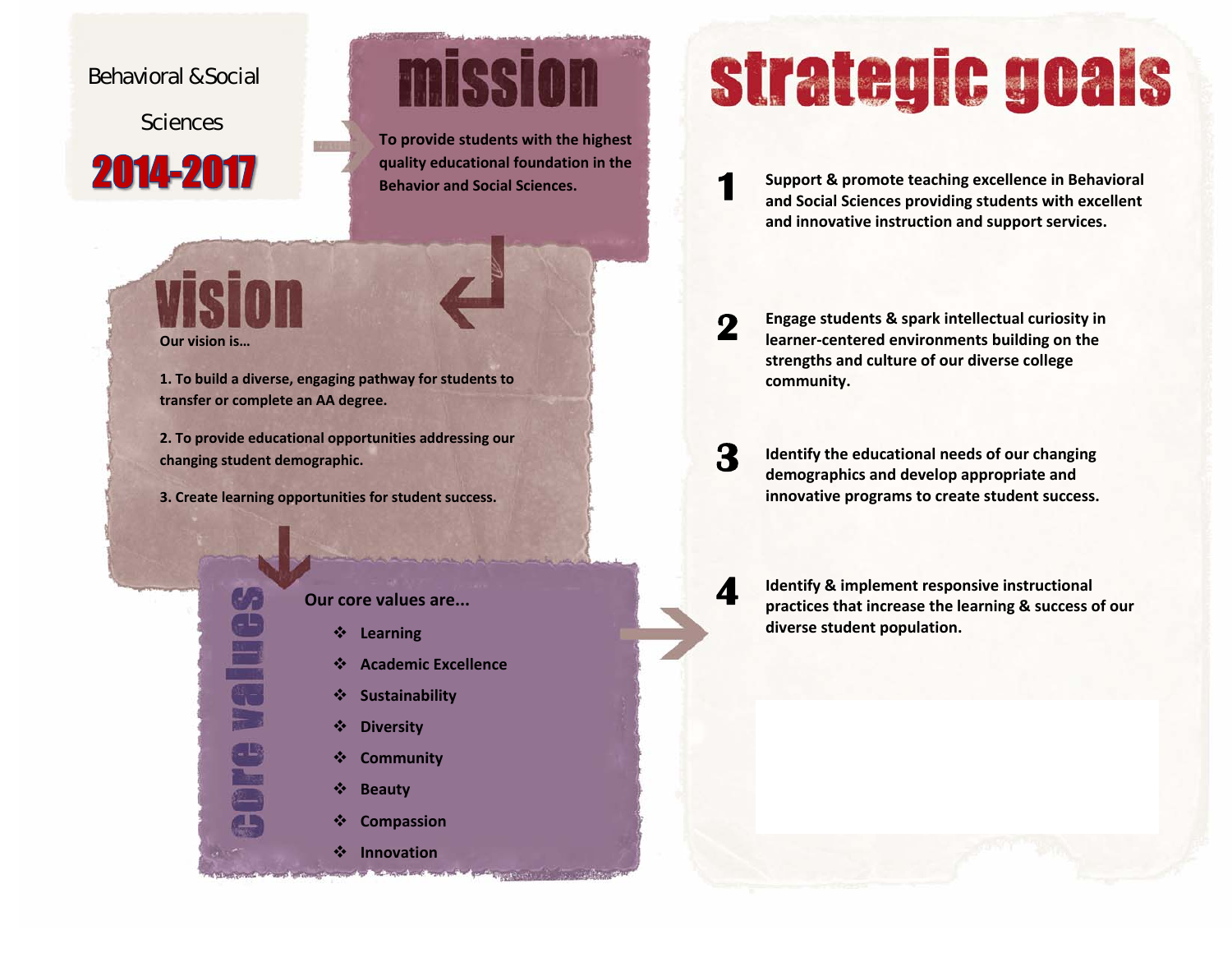### <span id="page-6-0"></span>Business & Professional **Studies**

2014-2017

# mission

**Our mission is…**

**To prepare students to be successful in <sup>a</sup> career field or at a four‐year university.**

### **Our vision is to assist students in achieving their educational and career goals by…**

- **1.** Focusing on student success and completion
- **2.** Cluster personnel participating in continuing education opportunities within their fields of expertise
- **3.** Strengthening relationships and collaboration with industry & educational partners, including professional organizations
- **4.** Gaining programmatic accreditations in programs that would bolster resources for the college.



- ❖ **Learning**
- ❖ **Academic Excellence**
- ❖ **Sustainability**
- $\frac{1}{2}$ **Diversity**
- ❖ **Community**
- ❖ **Beauty**
- ❖ **Compassion**

**Innovation**

# strategic goals

### **1. Support & promote teaching excellence by:**

- Reviewing, creating & revitalizing programs to meet current and future industry and transfer needs.
- Promoting staff and faculty professional development opportunities.
- **2. Engage students & spark intellectual curiosity in learner‐ centered environments by:**
	- Improving cross-discipline collaboration and internationalize curriculum offerings to provide students with <sup>a</sup> well‐rounded educational experience.
	- **•** Incorporating best practices and innovative technologies in learning environments.
- **3. Provide relevant career and technical education that meets the needs of the region and sustains economic vitality by:**
	- Actively participating in community and campus outreach events and activities.
	- Developing and utilizing advisory committees that align with the spirit of the Perkins Act and District guidelines.

### **4. Identify & implement responsive instructional practices that increase the learning & success of our diverse students by:**

- Creating <sup>a</sup> schedule that offers students <sup>a</sup> choice of courses relevant to their educational goals, at <sup>a</sup> variety of times, in <sup>a</sup> mixture of modalities.
- Leveraging the expertise of our industry partners in the revision and creation of programs and courses.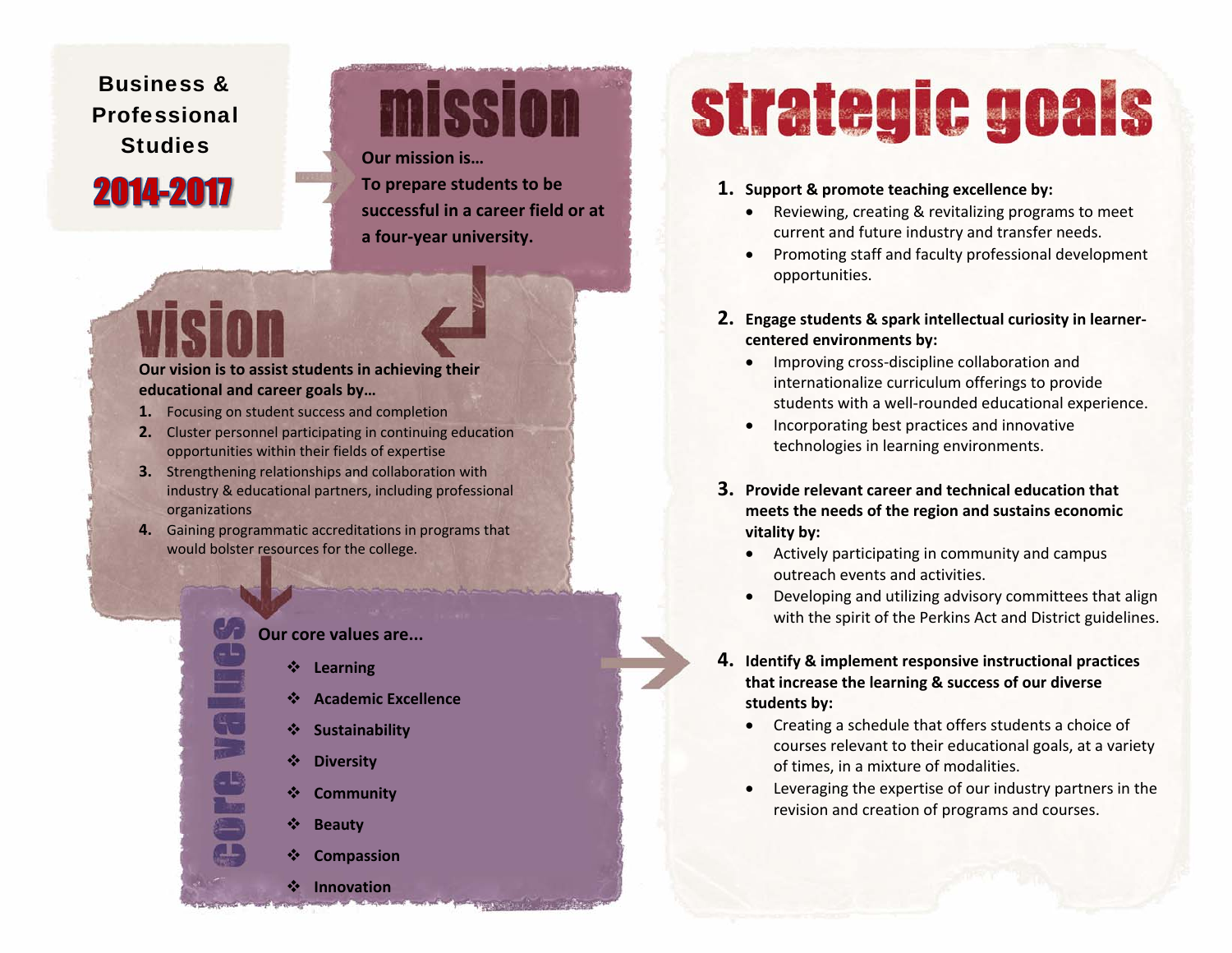<span id="page-7-0"></span>Career & Technical Education and Economic 2014-2017

**Development Our** mission is to provide<br>quality education and training

**in high demand industry sectors to prepare our students to be an effective global workforce.**

**Our vision is to engage every student in high‐ quality, rigorous, and relevant educational pathways and programs, developed in partnership with business and industry, promoting creativity, innovation, leadership, community service, life‐long learning, and allowing students to turn their "passions into paychecks" ‐ their dreams into careers.**



- ❖ **Learning**
- ❖ **Academic Excellence**
- ❖ **Sustainability**
- $\frac{1}{2}$ **Diversity**
- ❖ **Community**
- ❖ **Beauty**

 $\frac{1}{2}$ 

❖ **Compassion**

**Innovation**

# strategic goals

**Support & promote teaching excellence in by providing state of the art facilities, technology, training & professional development to all students, faculty & staff.**

**Engage students & spark intellectual curiosity in learner‐centered environments that meet the lifelong educational and career needs of our community, industry and educational partners.**

**Integrate academic & student support services across the college by providing assessment, planning and advisement for all students. Develop strong pathways with industry and educational partners to provide post‐secondary opportunities leading to career and college readiness.**

**Identify & implement responsive instructional practices that increase the learning & success of our diverse students by developing & maintaining quality programs of study that support the needs of the local, regional and statewide industry sectors. Quality programs versus quantity**

**4** 

**5** 

**1** 

**2** 

**3** 

**Provide innovative education and training services to local businesses and organizations. Workforce training is customized to meet the needs of the client and to make <sup>a</sup> difference in their productivity and success.**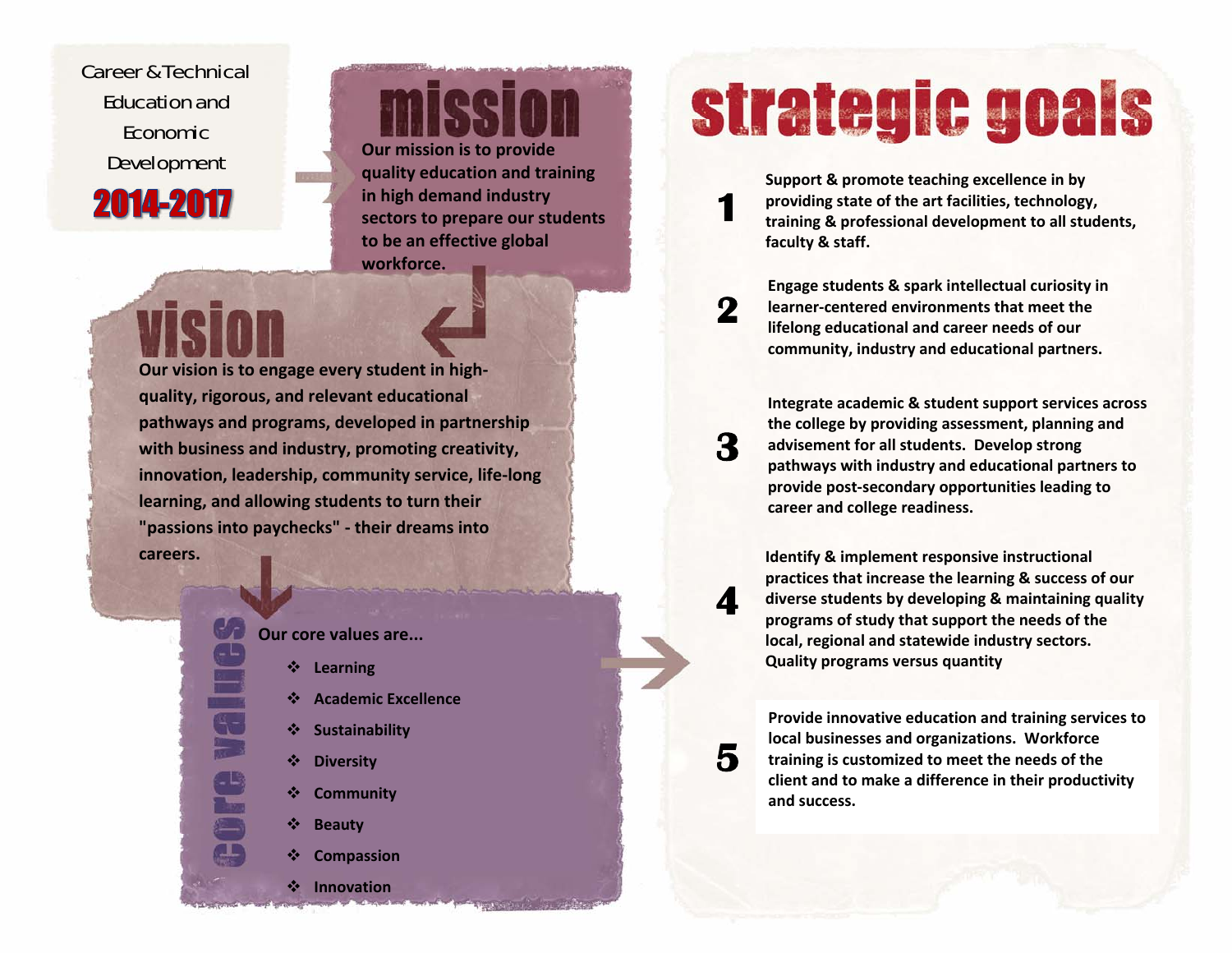### <span id="page-8-0"></span>Child Development and Teacher Education



## VISI

**SPORT** 

### **Our vision is…**

- **1. Prepare diverse students to educate and care for young children, foster care students, and support their families.**
- **2. Provide demonstration child development services for students, parents, and foster students.**

### **Our core values are...**

- $\frac{1}{2}$ **Learning**
- ❖ **Academic Excellence**

**Our mission is to serve as a premier educational institution**

**mission** 

**in child development and**

**for foster care students.**

**teacher education, and support**

- $\frac{1}{2}$ **Sustainability**
- ❖ **Diversity**
- $\frac{1}{2}$ **Community**
- ❖ **Beauty**
- $\frac{1}{2}$ **Compassion**
- $\frac{1}{2}$ **Innovation**

# strategic goals

- **Support and promote teaching excellence in child development by preparing students to work with children and their families in <sup>a</sup> variety of settings and roles; provide coursework to meet state permit and certificate requirements for students pursuing <sup>a</sup> variety of education pathways, AA and BA degrees, and career advancement.1.**
- **Engage students and spark intellectual curiosity in learner‐centered environments by providing <sup>a</sup> demonstration site for students studying child development and interested in guided practice with infants, toddlers, and preschool age children. 2.**
- **Integrate academic and student support services across the college by providing <sup>a</sup> Teaching Fellows Program that supports students interested in the education professions with mentoring from <sup>a</sup> college instructor.3.**
	- **Identify and implement responsive instructional practices that increase the learning and success of our diverse students, specifically those who come from the foster care systems by providing training for foster parents and independent living skills for college age students.**

**4.**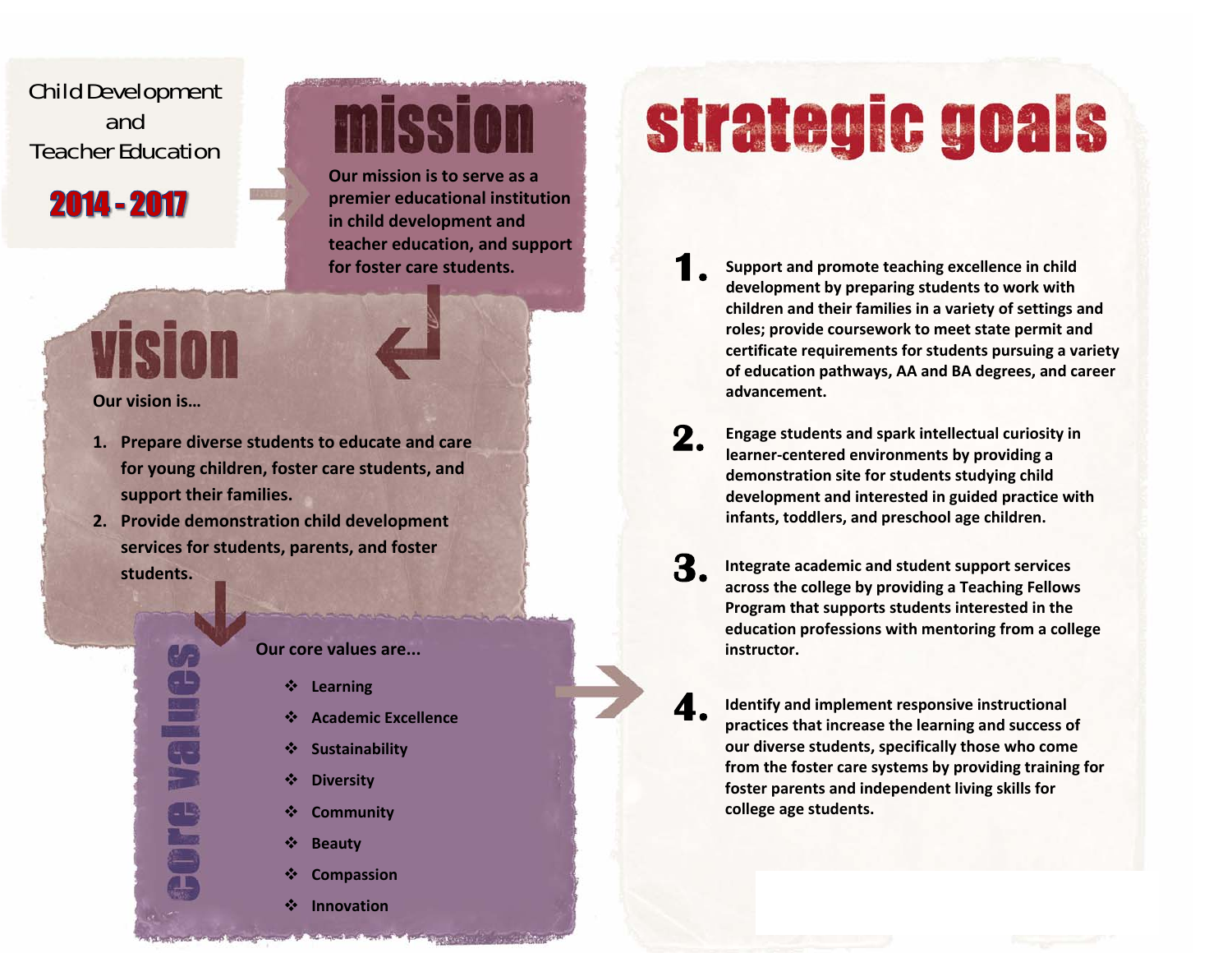<span id="page-9-0"></span>Curriculum Office and **Scheduling Office** 

2014-2017

**vision** 

icei **provide information about**

**courses, certificates and majors that is complete and accurate.**

**Provide printed or electronic information that is easily accessible to students, college staff and the general public related to courses and programs of study at SRJC.**

> **Our core values are...** 豪 **Learning** ❖ **Academic Excellence** ❖ **Sustainability**  $\frac{1}{2}$  **Diversity**  $\frac{1}{2}$  **Community**  $\frac{1}{2}$ **Beauty**

> > ❖ **Compassion**

# strategic goals

**Publishing an accurate and complete Schedule of Classes three times per year in both print and electronic versions. 1** 

**Providing accurate and complete data related to courses and programs of study for the annual College Catalog. 2** 

**Reconciling the list of courses, certificates and majors in the college's data base with the inventory maintained by the State Chancellor's Office. This is an annual summer project. 3** 

**Resolving differences in course coding between the Scheduling Module of SIS with the new Enrollment Management System (EMS). This is an ongoing project until all differences have been resolved or explained. 4**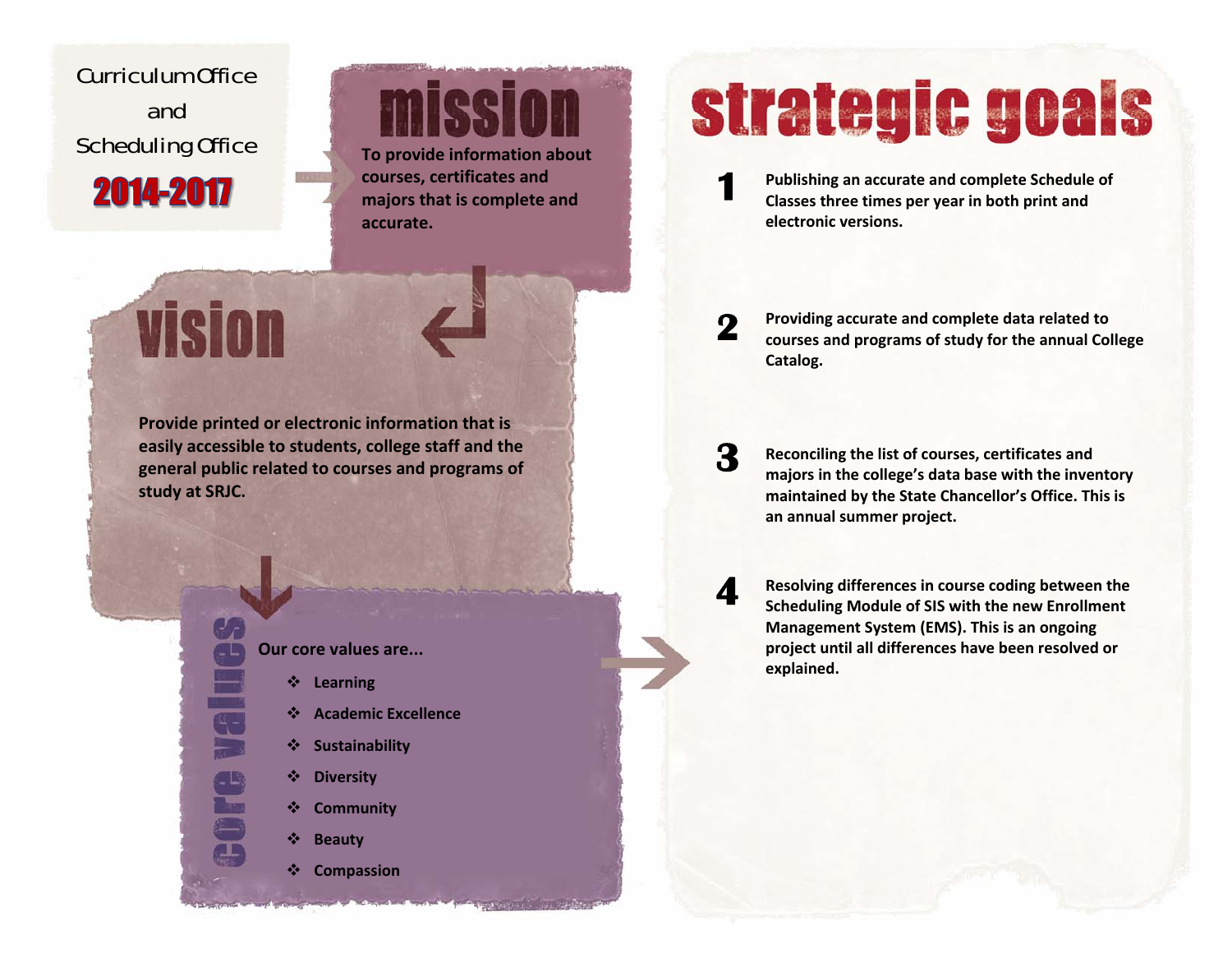<span id="page-10-0"></span>Dean of Curriculum and EducationalSupport Services

## 2014-2017

**To provide administrative support to the VP of Academic Affairs in the areas of enrollment management, curriculum, scheduling, Older Adults Programs, faculty evaluations and special projects.**

# strategic goals

**Continue to publish reliable projections of enrollments and faculty needs for the two major semesters and the summer term.**

vision

**To effectively manage the areas of responsibility assigned by the Vice President of Academic Affairs**

> **SPIRE** Core

### **Our core values are...**

- ❖ **Learning**
- $\frac{1}{2}$ **Academic Excellence**
- 豪 **Sustainability**
- $\frac{1}{2}$ **Diversity**
- ❖ **Community**
- ❖ **Beauty**
- 豪 **Compassion**
- $\frac{1}{2}$ **Innovation**

### **Restore the active Older Adults Program (Seniors Program) and increase the number of class offerings by 10% by the end of the spring 2017 semester. 2**

**Work with other administrators and faculty to increase the number of Associate Degree Transfer/ Transfer Model Curriculum majors from 20 to 24 within the next nine months. 3** 

> **Work with others on the college's accreditation self‐ evaluation report in preparation for the ACCJC site visit team's arrival in March 2015.**

**4**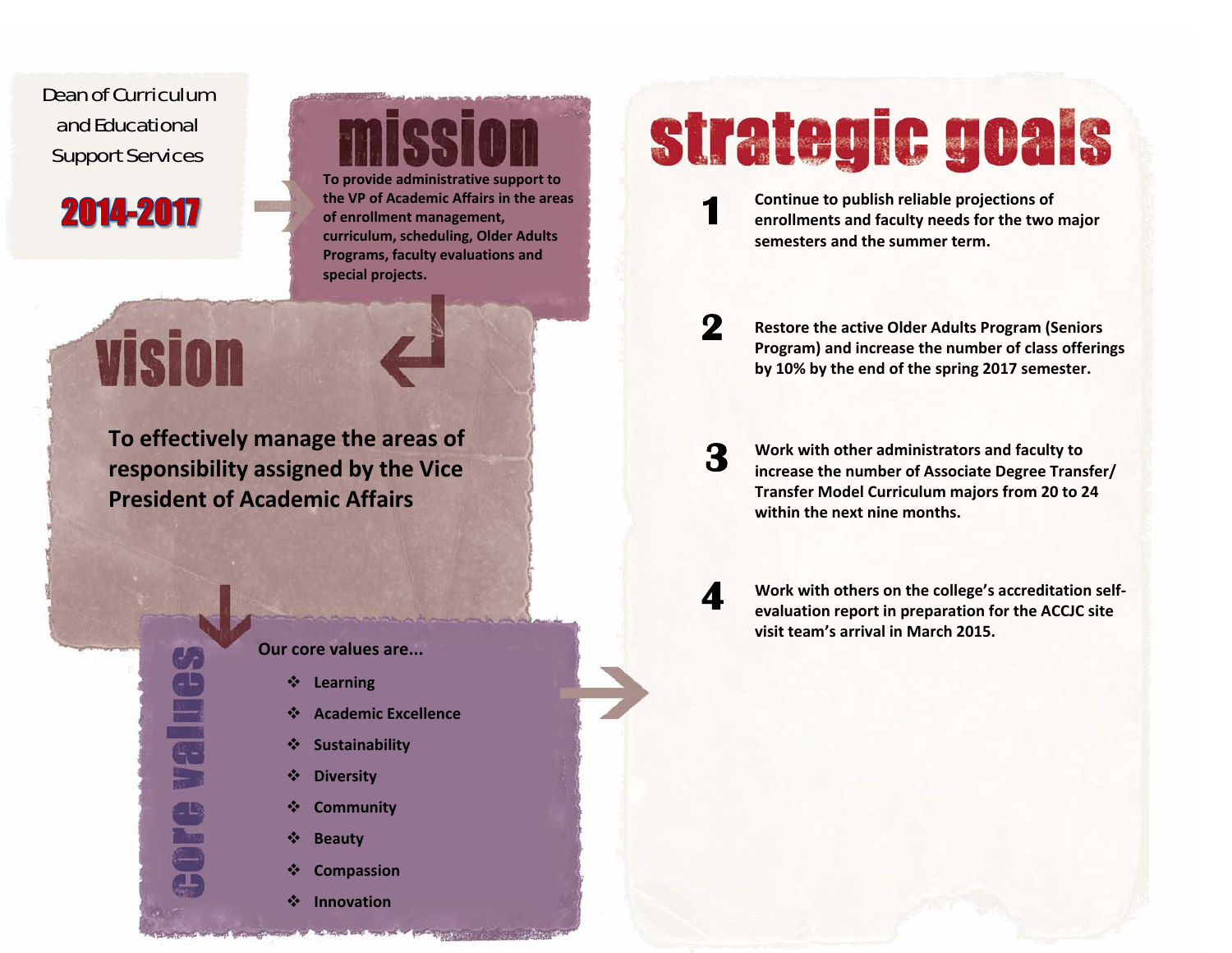## <span id="page-11-0"></span>**Distance** Education

## 2014-2017

**mission Our mission is…**

**To provide high quality, student‐ centered learning via technology**

**Selle** 

e<br>S

### **Our vision is…**

- **1. For students to take classes anytime, anywhere**
- **2. To have the necessary staff and resources to truly support online learning at SRJC**
- **3. To provide faculty with <sup>a</sup> high quality CMS that meets their instructional needs**

### **Our core values are...**

- ❖ **Learning**
- $\frac{1}{2}$ **Academic Excellence**
- $\frac{1}{2}$ **Sustainability**
- $\frac{1}{2}$ **Diversity**
- $\frac{1}{2}$ **Community**
- $\frac{1}{2}$ **Beauty**
- ❖ **Compassion**

**Innovation**

# strategic goals

- **Support Student Success: Provide high quality educational opportunities for all of our students via our online offerings. 1**
- **Increase Student Access: Provide and increase the number of online and hybrid courses offerings that students can choose from.2**
- **Simplify Student Experience: Provide <sup>a</sup> seamless online environment through the adoption of <sup>a</sup> single CMS that simplifies online learning for students and faculty. 3**

### **Student Support:**

**4** 

**Identify & implement responsive instructional practices that increase the collaboration and interaction between the instructor and learner.**

**Integrate academic and student support services across the college, including help desk services and online tutoring.**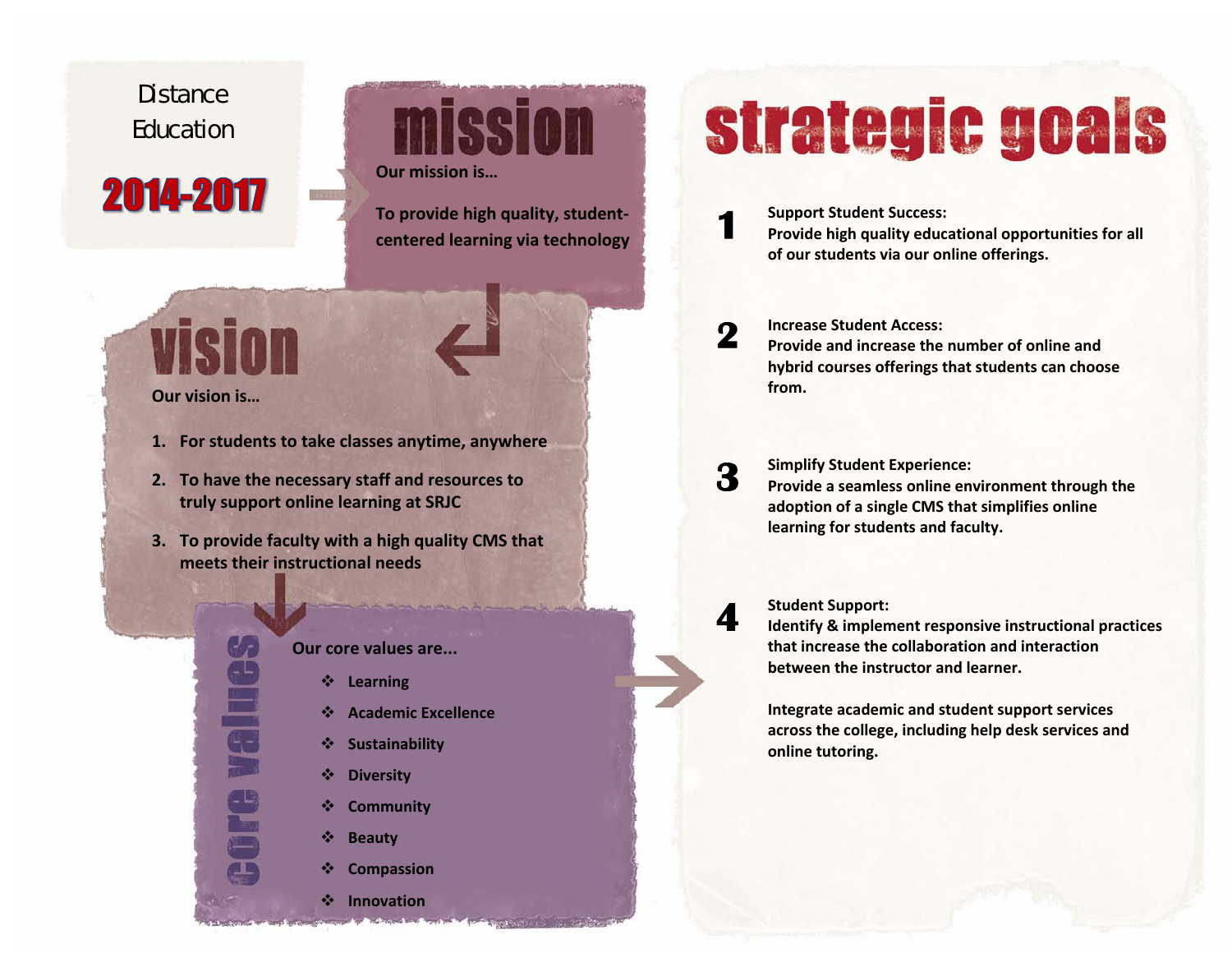## <span id="page-12-0"></span>Adult Education 2014-2017

# mission

ABE/ESL Provide academic instruction to improve the skills of community residents to enhance their lives, careers and futures.

**Our vision is…**

VISION

**1. All community members will have the skills necessary to function effectively in personal lives, in society and in their chosen careers.**

**2. All community members will be able to access relevant instructional services at convenient times and locations.**



- ❖ **Learning**
- ❖ **Academic Excellence**
- 绝 **Sustainability**
- $\frac{1}{2}$ **Diversity**
- ❖ **Community**
- ❖ **Beauty**
- ❖ **Compassion**
- ÷ **Innovation**

# strategic goals

**Identify programs, times and locations where instruction can be offered to maximize access throughout the community. 1** 

**Partner with regional educational institutions, community organizations and employers to best serve all community members. 2** 

**Target populations in our service area who can benefit most from short‐term and non‐credit instruction.3** 

**4** 

**5** 

**Review and implement effective practices to assure that all instruction is effective and culturally responsive.**

**Monitor the success and goal attainment of all students to assure that their needs are being met.**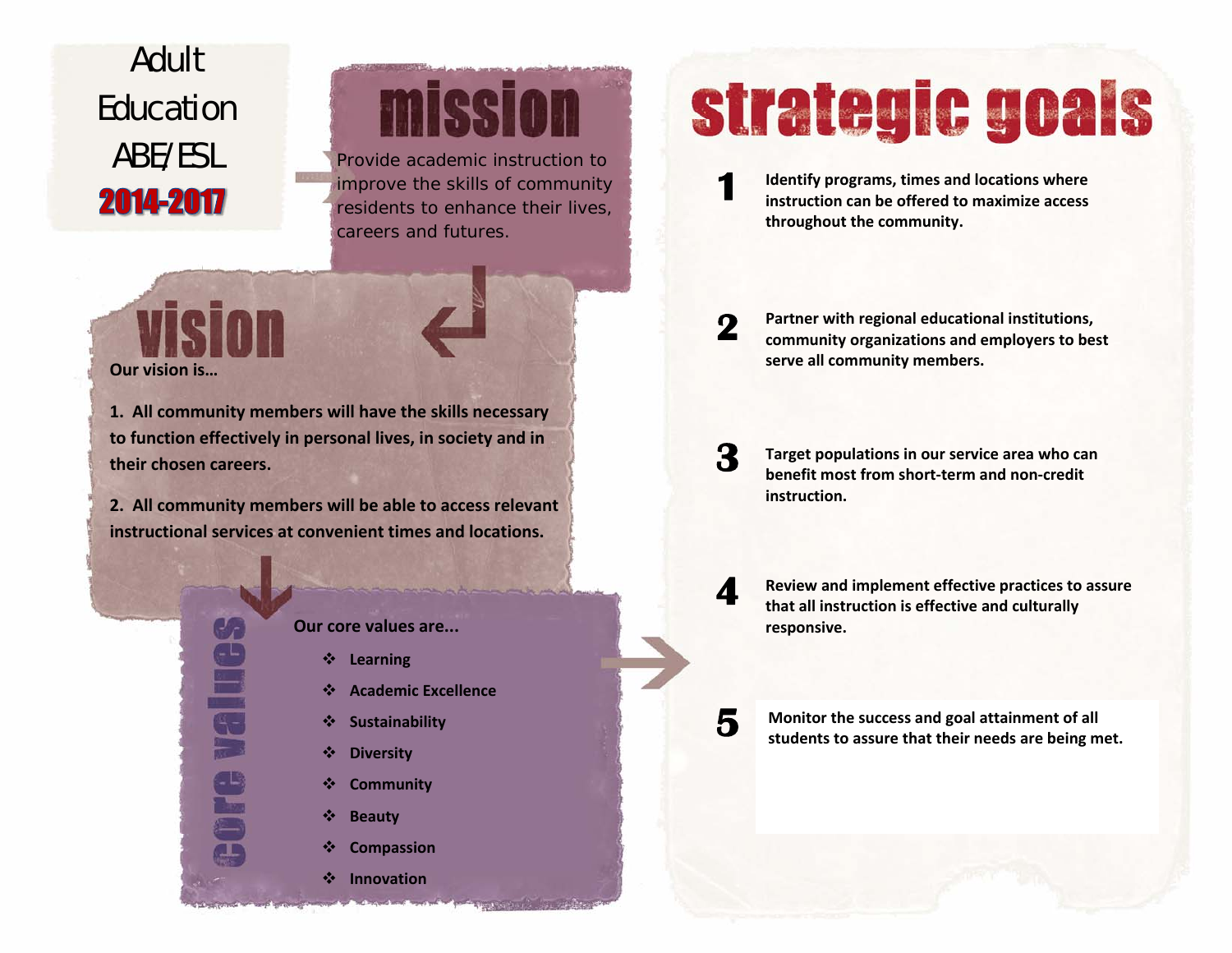## <span id="page-13-0"></span>Health Sciences Department

## 2014-2017

**The mission of the Health Sciences Department is to educate <sup>a</sup> diverse community of healthcare students and facilitate their development into culturally sensitive, competent, caring, ethical, and professional healthcare providers.**

**Vision** 

### **Our vision is…**

**To improve health outcomes in the communities we serve by graduating exceptional healthcare providers that are committed to service, leadership, and lifelong learning.**

### **Our core values are...**

- **Learning**
- **Academic Excellence**
- **Sustainability**
- $\frac{1}{2}$ **Diversity**
- ❖ **Community**
- 鼞 **Beauty**
- ❖ **Compassion**
- **Innovation**

# strategic goals

**Support & promote academic excellence in educating healthcare professionals to meet current and projected workforce needs. 1** 

**Engage students & spark intellectual curiosity in learner‐centered environments by using innovative technologies and modern equipment with progressive and challenging curriculum. 2** 

**Integrate academic & student support services across the college by responding to student needs as the first priority. 3** 

**Identify & implement responsive instructional practices that increase the learning & success of our diverse students.**

**4** 

**5** 

**Collaborate and partner with community agencies by engaging our students and employees in community service and externships.**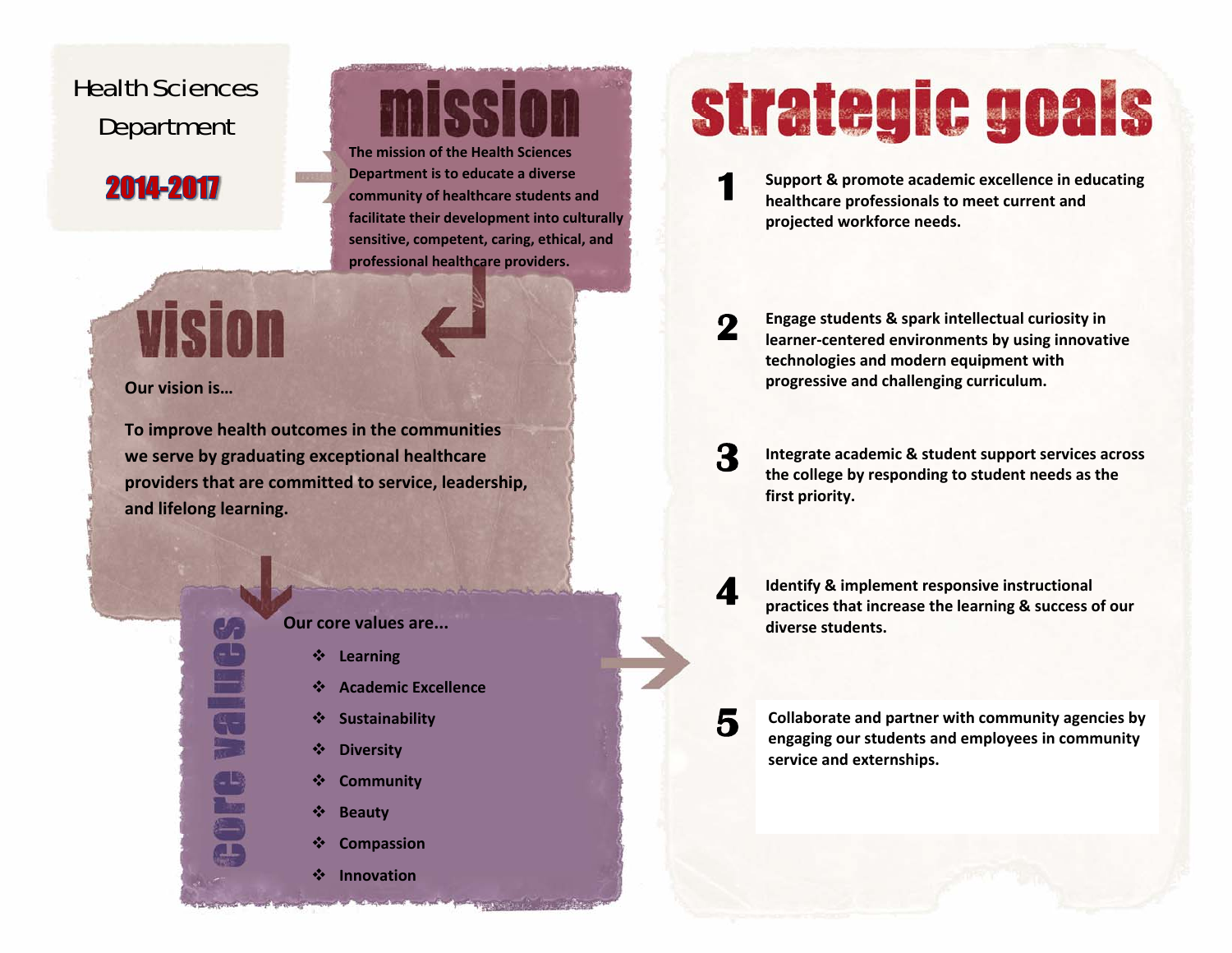# <span id="page-14-0"></span>K A D 2014 - 2017

# DEPARTMENT **Our mission is to prepare students**

**for successful transfer to 4 year institutions, as well as to prepare students for careers within the Fitness, Nutrition, Athletic Training, and Coaching industry.**

## **Our vision is to…**

- **1. Make and sustain <sup>a</sup> positive impact on all students**
- **2. Engage the whole person**

Value

**3. Change lives in <sup>a</sup> positive way**

**Our core values are...**

- $\frac{1}{2}$ **Learning**
- ❖ **Academic Excellence**
- ❖ **Sustainability**
- $\frac{1}{2}$ **Diversity**
- ❖ **Community**
- 参 **Beauty**

 $\frac{1}{2}$ 

❖ **Compassion**

**Innovation**

# strategic goals

**Support & promote teaching excellence in all Kinesiology, Athletic and Dance majors, certificates and programs. 1** 

**Engage students & spark intellectual curiosity in learner‐centered environments by promoting staff development and best practices within the cluster. 2** 

**Integrate academic & student support services across the college by providing <sup>a</sup> Student Athlete Orientation Day along with individual instructor mentoring for students, expanded academic counseling and informational seminars including SHS, DRD, SPS and other campus services. 3** 

**Identify & implement responsive instructional practices that increase the learning & success of our diverse students by understanding cultural differences that enhance our ability to serve our diverse population. 4** 

**Identify and implement methods to help students develop <sup>a</sup> vision for their own lives, expanding opportunities for civic engagement and collaborative leadership, while obtaining feedback through use of student surveys.**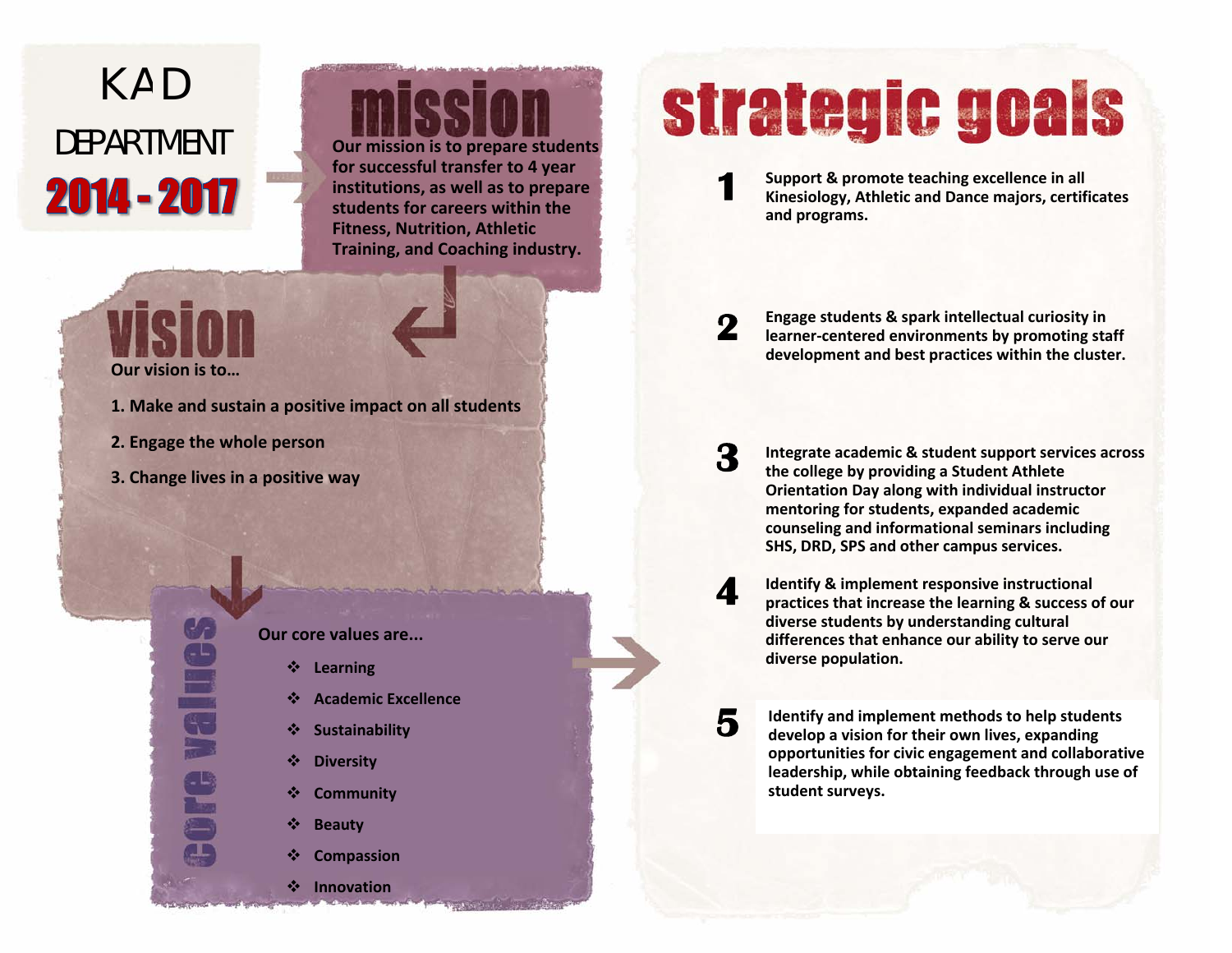## <span id="page-15-0"></span>Language Arts and Academic Foundations **Provide effective academic** 2014 - 2017

# mission

**instruction in order to improve the skills of community residents to enhance their lives, careers and futures.**

## VISIAN **Our vision is…**

### **1. All students will possess the academic literacy and language skills necessary to function effectively while attending SRJC and in their personal lives, as members of society and in their chosen careers.**

**2. All LAAF instructors and departments will enjoy the institutional, financial and personnel support to allow all students to succeed and obtain their educational goals.**



### **Our core values are...**

- **Learning**
- **Academic Excellence**
- **Sustainability**
- ❖ **Diversity**
- ❖ **Community**
- ❖ **Beauty**
- ❖ **Compassion**

### **Innovation**

# strategic goals

**Schedule programs and services throughout SRJC's service area at all District sites to meet student needs and demand as fully as possible. 1** 

**Create cultures of academic excellence andcontinuous quality improvement based on collaboratively defined and implemented student learning outcomes assessment strategies. 2** 

**Review and implement effective practices to assure that all instruction is effective and culturally responsive. 3** 

**Monitor the success, program completion and goal attainment of all students to assure that their needs are being met.**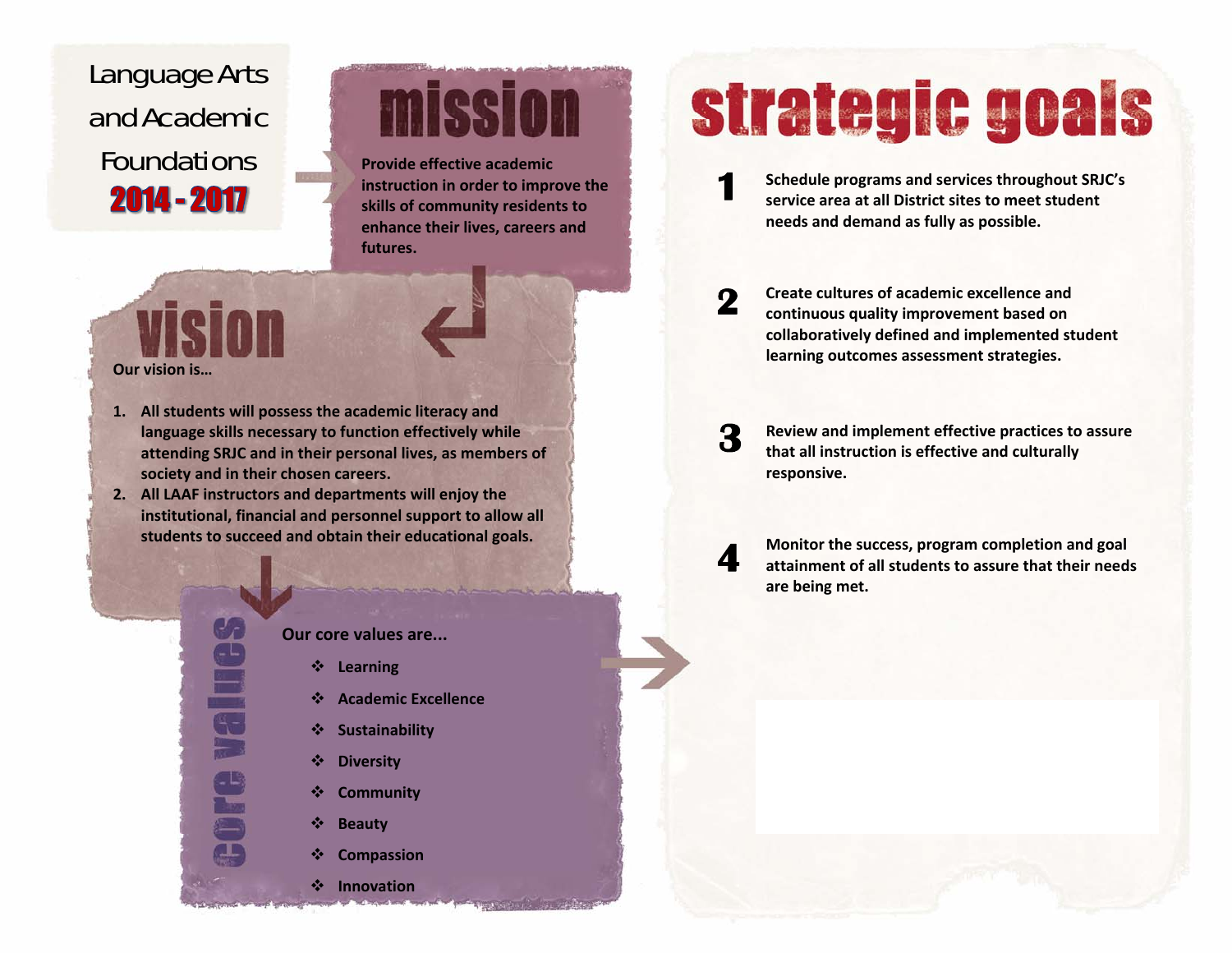## <span id="page-16-0"></span>Learning Resources 2014-2017

vision

**2**

# mission

**Our mission is to cultivate dynamic student‐centered learning environments designed to foster student success.**

**Our vision is to create access to quality resources and instruct students in research skills that extend learning, enhance critical thinking, and inspire intellectual discovery.**



- ❖ **Learning**
- **Academic Excellence**
- ❖ **Sustainability**
- $\frac{1}{2}$ **Diversity**
- ❖ **Community**
- ❖ **Beauty**
- ❖ **Compassion**

**Innovation**

# strategic goals

**Support SRJC's curriculum by selecting, organizing and maintaining resources necessary for current and emerging instructional programs. 1** 

**Collaborate with faculty to embed library resources and services into the classroom.**

**Create virtual gateways to diverse sources of knowledge. 3** 

**2** 

**5** 

**Ensure equal access to library programs and resources for learners across the spectrum of educational level, physical ability and location. 4** 

**Provide an engaging environment that promotes individual and collaborative learning.**

**6 Evaluate resources and services to ensure future readinessvital to student success.**

**7 Inspire learners with imaginative uses of technology, spaces and resources that support participation and community engagement.**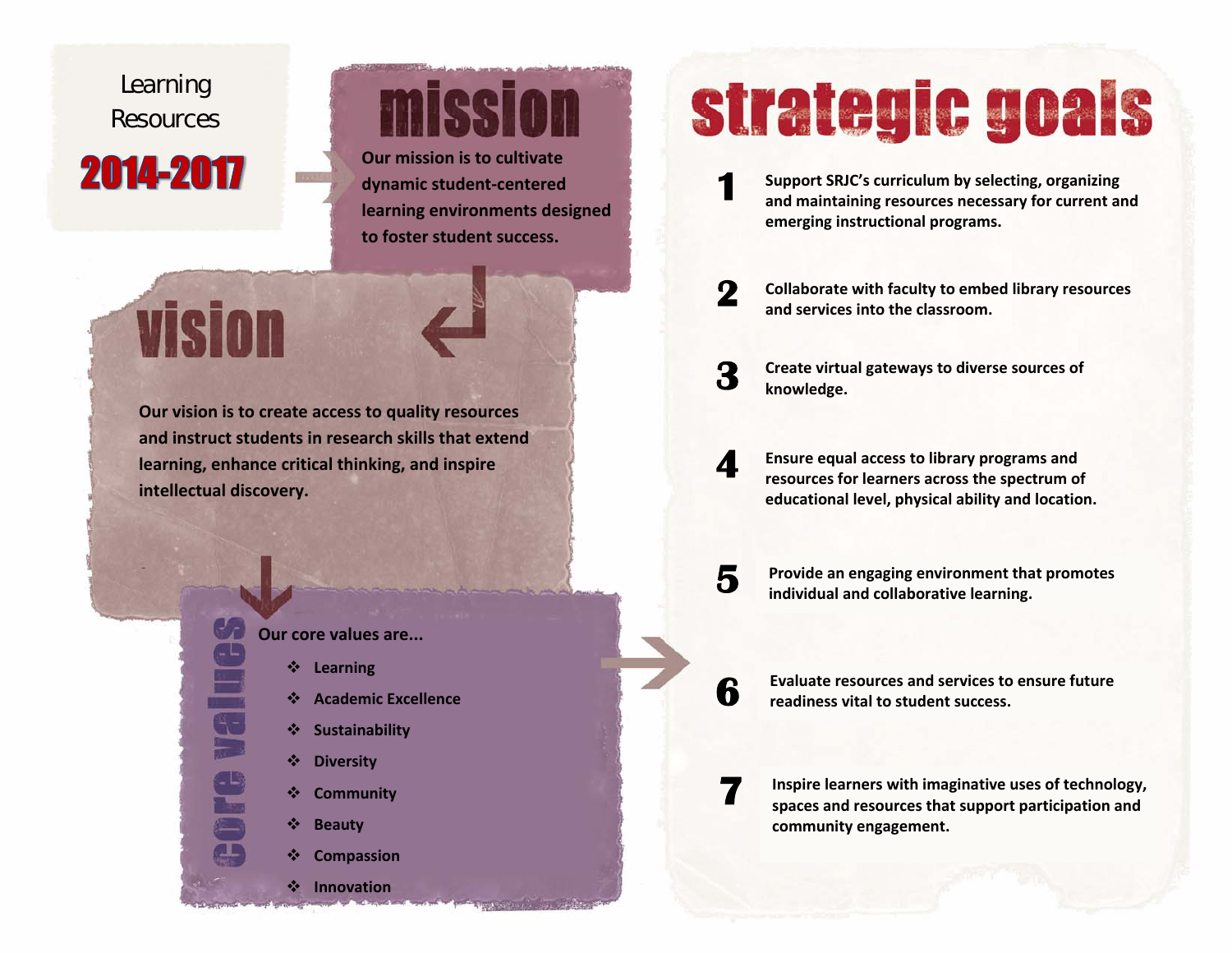## <span id="page-17-0"></span>Liberal Arts and **Sciences**

## 2014-2017

# **mission**

**To prepare students for careers, transfer and lifelong learning in the liberal arts and sciences.**

**Our vision is to engage students in the liberal arts and sciences in order to cultivate effective communication, quantitative reasoning, civic engagement, sensitivity to diverse perspectives, analytic inquiry, <sup>a</sup> broad understanding of the fields of human knowledge, and the ability to apply ideas in real world settings.**



- ❖ **Learning**
- ❖ **Academic Excellence**
- ❖ **Sustainability**
- $\frac{1}{2}$ **Diversity**
- ❖ **Community**
- ❖ **Beauty**
- ❖ **Compassion**

**Innovation**

# strategic goals

- **Support & promote teaching excellence by providing an exemplary faculty professional development program, encouraging and supporting innovation, sharing best practice and current research, and assuring meaningful student learning outcomes assessment.1**
- **Engage students & spark intellectual curiosity in learner‐centered environments by encouraging and supporting engaging teaching techniques, current scholarship, and use of appropriate, interactive educational techniques and technology. 2**
- **Integrate academic & student support services across the college by being intentional and collaborative in designing programs that support both academic learning and the needs of the whole student. 3**
- **Identify & implement responsive instructional practices that increase the learning & success of our diverse students by promoting culturally responsive teaching, <sup>a</sup> multicultural and global curriculum, and cultural initiatives that complement academic learning. 4** 
	- **Increase the number of students who complete an associate degree and/or transfer within six years through effective developmental pathways, well‐ structured majors, effective class schedules, <sup>a</sup> Weekend College, and accessible online courses.**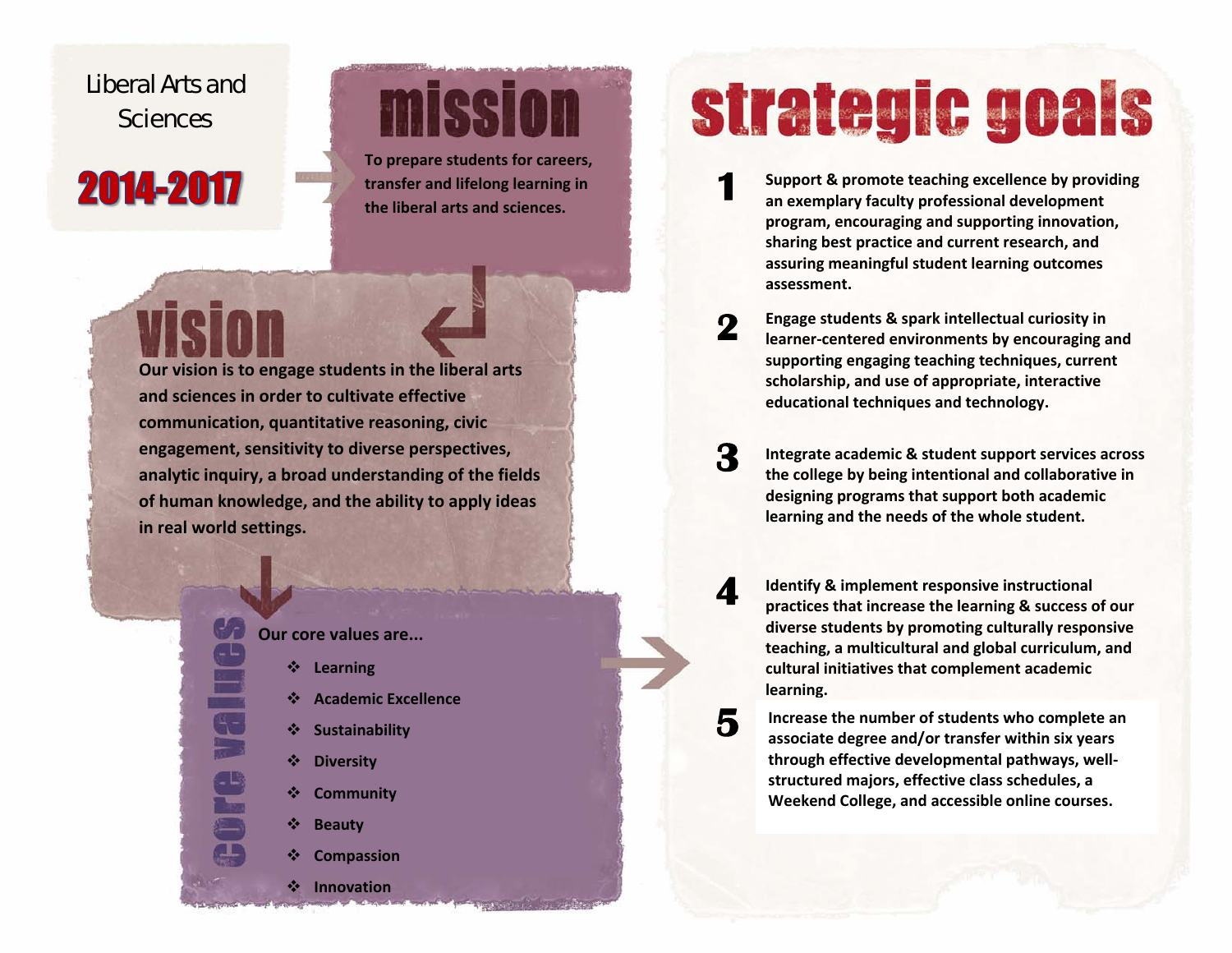### <span id="page-18-0"></span>Public Safety Training Center (PSTC)

## 2014-2017

# mission

**Provide <sup>a</sup> safe and professional education and training environment to meet the needs of the public safety (PS) community.**

**Promote opportunity for intellectual, social, occupational growth in three PS areas:**

- **1. Comprehensive pre‐employment curriculum leading to AA degrees or transfer credits**
- **2. Basic academy programs for state and federal mandated certificates**
- **3. Relevant In‐service programs**

### **Our core values are...**

- **Learning**
- **Academic Excellence**
- **Sustainability**
- $\frac{1}{2}$ **Diversity**
- ❖ **Community**
- ❖ **Beauty**
- ❖ **Compassion**
- **Innovation**

# strategic goals

**Support & promote teaching excellence in Public Safety through quality curriculum, talented and experienced adjunct faculty, sufficient administrative staffing, and modern and expanded facilities and infrastructure.1** 

**Engage students & spark intellectual curiosity in learner‐centered environments by high‐technology hands‐on training aids and lab spaces, and scenario‐ based training to prepare students for increased regional hiring for police, fire, EMS, ranger, corrections, and probation. 2** 

**Integrate academic & student support services across the college by connecting PS students to college resources such as counseling, financial aid, and tutoring. Additionally combine all fire training at PSTC for increased synergy, oversight and safety. 3** 

**Identify & implement responsive instructional practices that increase the learning & success of our diverse students and sustain external accreditation requirements for peace officer, fire, paramedic, EMT, corrections, and park ranger programs. 4** 

**Improve community partnerships by investing in relationships through Advisory Committees, Career Days, internships and graduation ceremonies to the mutual benefit of PSTC and regional PS client agencies.**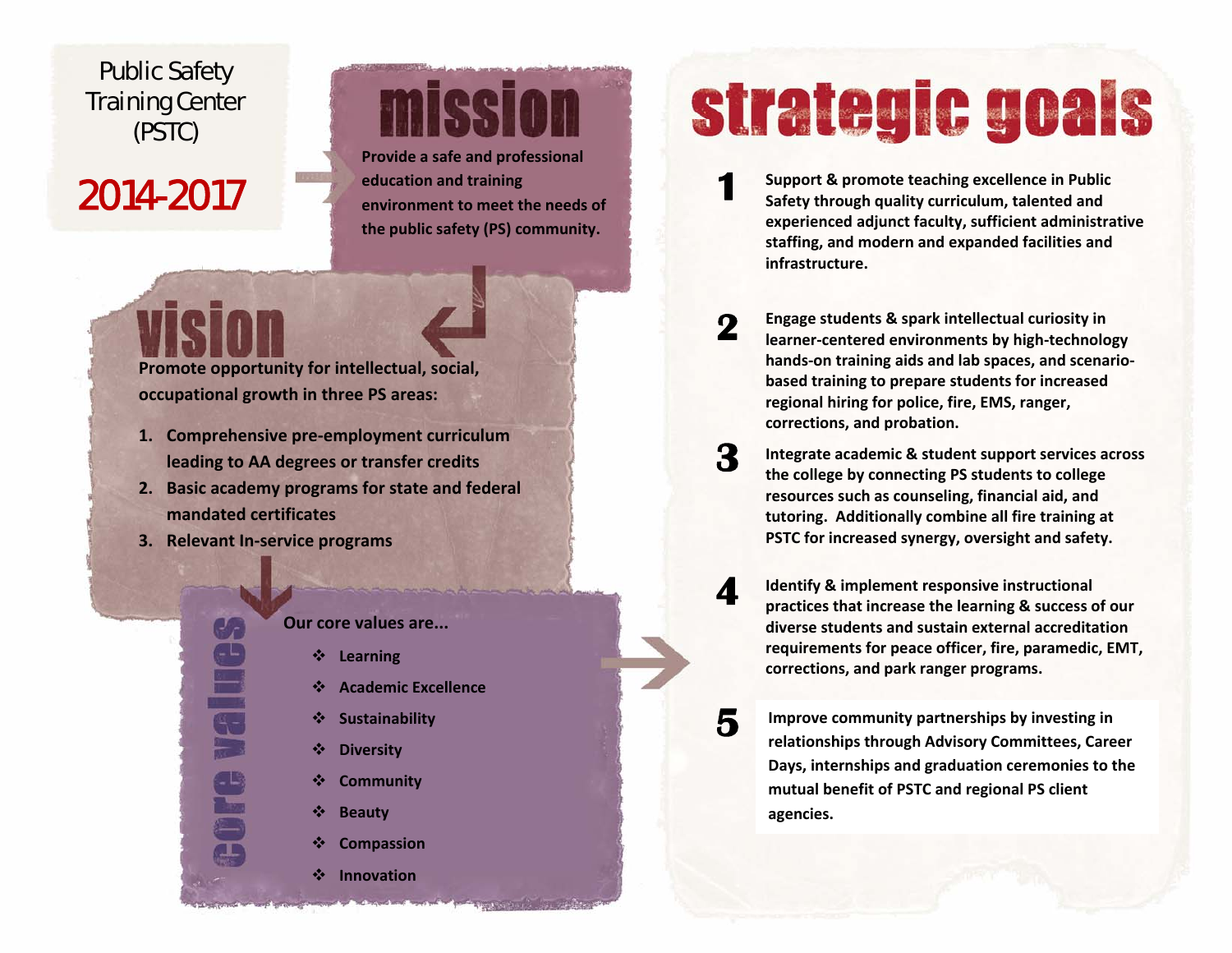<span id="page-19-0"></span>Science, Technology, Engineering and 2014-2017

**Vision** 

# mission

Mathematics **To educate students in math, science, technology and engineering, preparing them for transfer and employment**

**We strive to provide high‐quality education and training to students from all backgrounds, enabling them to pursue further education and careers in science, technology, engineering and mathematics disciplines, and hence to lead the next generation into the future of science and technology.**

### **Our core values are...**

- **Learning**
- **Academic Excellence**
- 察 **Sustainability**
- $\frac{1}{2}$ **Diversity**
- ❖ **Community**
- $\frac{1}{2}$ **Beauty**
- $\frac{1}{2}$ **Compassion**

**Innovation**

# strategic goals

- **Support and promote teaching excellence in all areas of science, technology, engineering and mathematics, to encourage student engagement through innovative teaching methods, and to provide students with hands‐on experience in the laboratory or the field. 1**
- **Provide students with the classroom and laboratory instructors, facilities and instrumentation that will best prepare them for continued higher education, careers and technical employment. Teach our students in 21s<sup>t</sup> century laboratories and classrooms so they can create the vision for the 22n<sup>d</sup> century. 2**
- **Integrate <sup>a</sup> culture of sustainability across the curriculum, recognizing that science and technology can enable environmental stewardship and social equity along with economic vitality and technological advancement.3**
- **Implement programs and practices that promote engagement and intellectual curiosity throughout our diverse learning community, provide all of our students with the tools and support required for them to succeed in their chosen professions, and to inhabit a world of wonder and curiosity. 4**

**Promote student success by carefully evaluating programs and pathways, eliminating barriers to student completion, and establishing clear roadmaps for students to follow toward their individual goals and objectives.**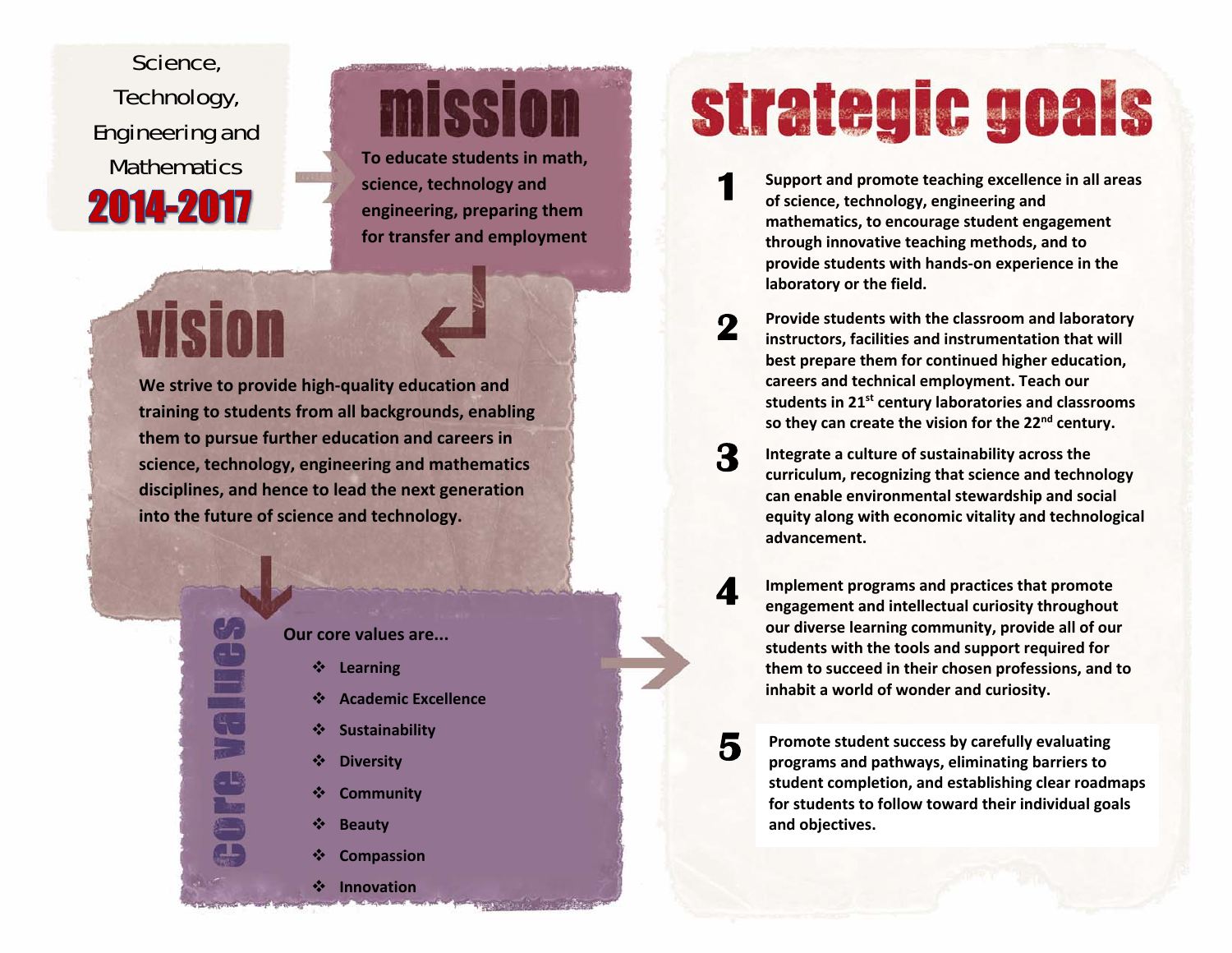### <span id="page-20-0"></span>Strategic Program

Development

2014-2017

# miceir

**To provide students with the highest quality educational opportunity while building <sup>a</sup> sustainable institution for the future**

### **Our vision is…**

VISI

- **1. To provide quality life‐ long learning programs for our community.**
- **2. To create entrepreneurial programs which will be self‐sustaining and revenue‐generating.**
- **3. To develop new revenue sources to support innovative instruction and student support services.**

### **Our core values are...**

- $\frac{1}{2}$ **Learning**
- ❖ **Academic Excellence**
- ❖ **Sustainability**
- $\frac{1}{2}$ **Diversity**
- $\frac{1}{2}$ **Community**
- $\mathbf{v}$ **Beauty**
- ❖ **Compassion**
- $\frac{1}{2}$ **Innovation**

# strategic goals

**Identify the educational needs of our life‐long learner student and provide classes and opportunities for enrichment programs.**

**Engage community members & spark intellectual curiosity through Arts & Lectures and Chamber Concert Series. 2** 

**Integrate academic & student support services across the college, leveraging grant funding to support long‐ term institutional change. 3** 

> **Pursue alternative funding sources including grants, partnerships and entrepreneurial programs to support our diverse communities and students.**

**4** 

**5** 

**1** 

**Increase and diversify the District's funding base through expanded grant funding, with an emphasis on funding programs to support our diverse student population and prepare the college for the future SRJC student.**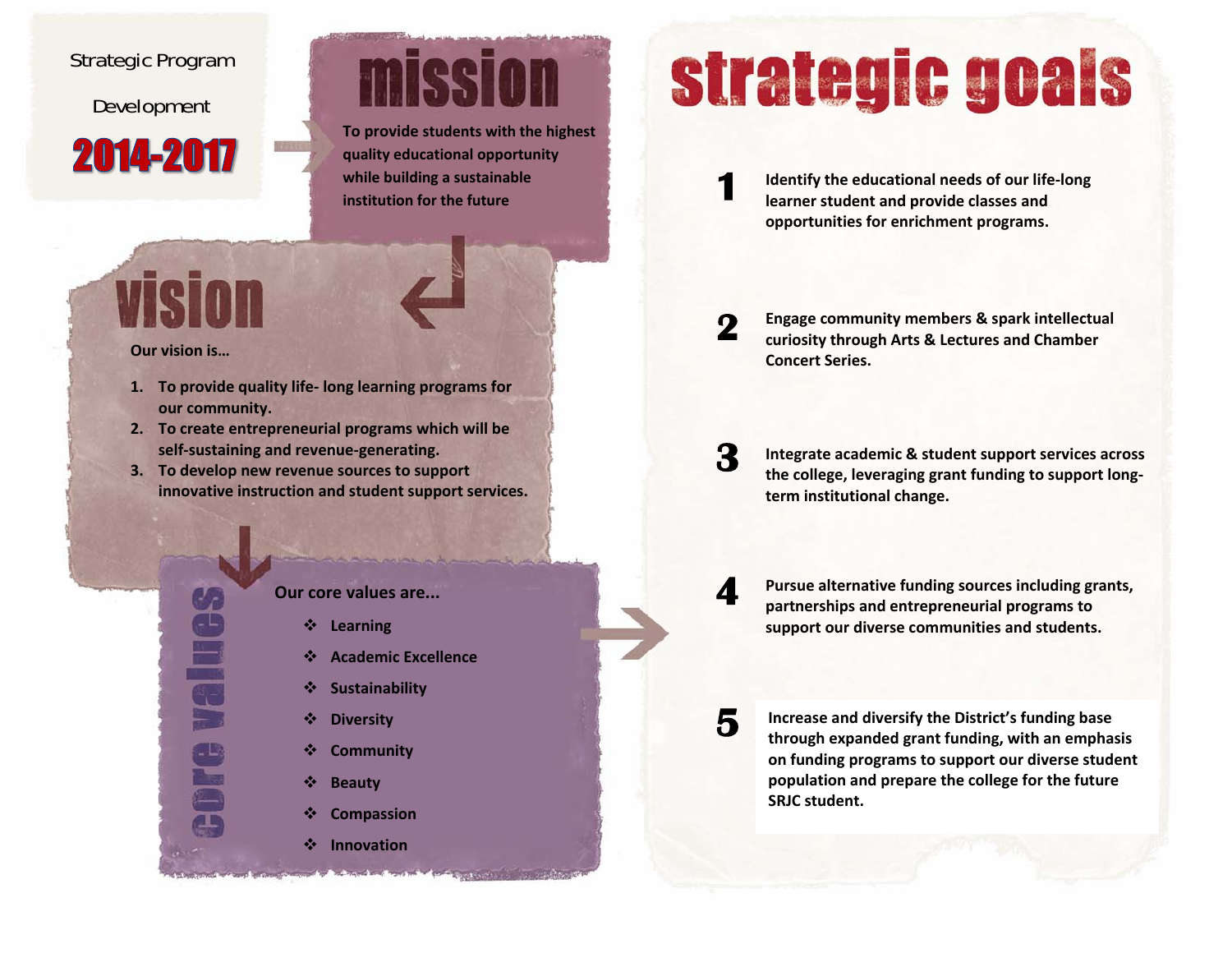## <span id="page-21-0"></span>Study Abroad Program **Offer <sup>a</sup> variety of programs and services** 2014-2017

# micci

**that will provide students, faculty, and the community at large with the knowledge, skills, and cultural experiences necessary to become well‐ prepared members of <sup>a</sup> global society**

### **Our vision is…**

vision

- **1. To provide <sup>a</sup> variety of study abroad opportunities that will allow all SRJC students to have an extended global living and educational experience.**
- **2. To provide faculty with the direct experience and professional development that will allow them to truly globalize their instruction and successfully address the learning needs of our diverse student body**



**Our core values are...**

- 榛 **Learning**
- **Academic Excellence**
- 鼞 **Sustainability**
- $\frac{1}{2}$ **Diversity**
- ÷ **Community**
- ❖ **Beauty**
- ❖ **Compassion**
- $\frac{1}{2}$ **Innovation**

# strategic goals

**Support and promote student development to enhance global perspectives in international settings as well as on our local campuses and sites**

**Improve student access to Study Abroad experiences by developing new and shorter program formats that will better match student personal and occupational obligations and financial constraints. 2** 

**Engage academic departments and individual faculty members more directly to devise shorter, more varied Study Abroad programs that serve diverse disciplines with recruitment potential. 3** 

**Implement professional development and marketing strategies that will increase applicant pools for both the Northern California Study Abroad Consortium semester programs and SRJC‐specific short programs.**

**4** 

**5**

**1** 

 **Impart the skills, attitudes and values that will allow program participants and all other District community members to successfully engage personally and professionally in our ever more interconnected global economy and society**